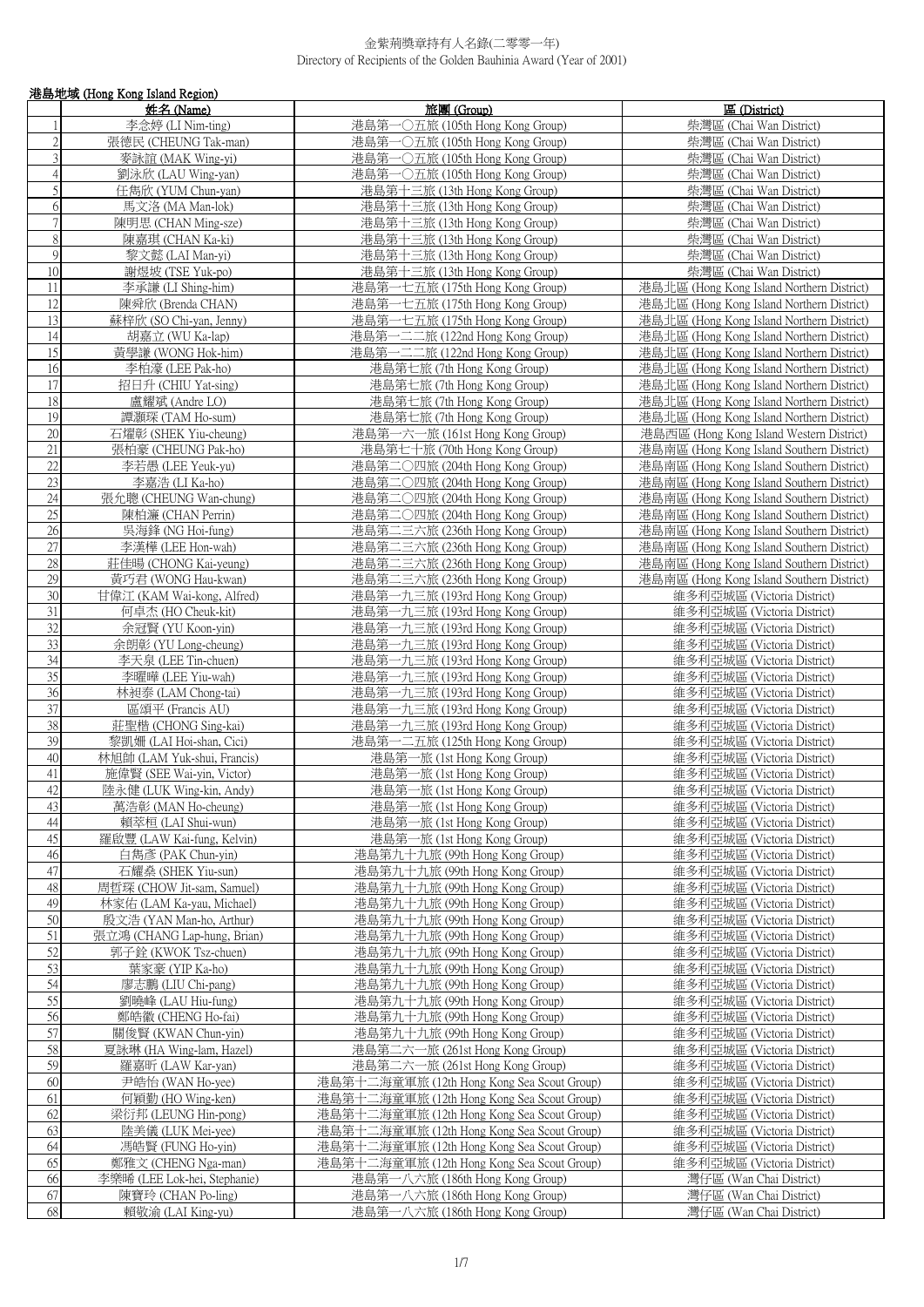|        | 姓名 (Name)                    | 旅團 (Group)                         | 區 (District)            |
|--------|------------------------------|------------------------------------|-------------------------|
| 69     | 林青 (LAM Ching)               | 港島第二〇八旅 (208th Hong Kong Group)    | 灣仔區 (Wan Chai District) |
| 70     | 陳兆邦 (CHAN Siu-pong)          | 港島第二〇八旅 (208th Hong Kong Group)    | 灣仔區 (Wan Chai District) |
| 71     | 麥子宏 (Calvin MAK)             | 港島第二〇八旅 (208th Hong Kong Group)    | 灣仔區 (Wan Chai District) |
| 72     | 曾浩銘 (TSANG Ho-ming)          | 港島第二〇八旅 (208th Hong Kong Group)    | 灣仔區 (Wan Chai District) |
| 73     | 潘梓峰 (POON Tsz-fung)          | 港島第二○八旅 (208th Hong Kong Group)    | 灣仔區 (Wan Chai District) |
| 74     | 忻浩為 (YAN Ho-wai, Howard)     | 港島第二二九旅 (229th Hong Kong Group)    | 灣仔區 (Wan Chai District) |
| 75     | 李晧君 (LEE Ho-kwan, Alvin)     | 港島第二二九旅 (229th Hong Kong Group)    | 灣仔區 (Wan Chai District) |
| 76     | 容思瀚 (Solomon YUNG)           | 港島第二二九旅 (229th Hong Kong Group)    | 灣仔區 (Wan Chai District) |
| 77     | 戴文珣 (TAI Man-suen)           | 港島第二二九旅 (229th Hong Kong Group)    | 灣仔區 (Wan Chai District) |
| 78     | 李彥霖 (LEE Yin-lam)            | 港島第二五四旅 (254th Hong Kong Group)    | 灣仔區 (Wan Chai District) |
| 79     | 黎翰文 (Dorothy LAY)            | 港島第十八旅 (18th Hong Kong Group)      | 灣仔區 (Wan Chai District) |
| 80     | 丘漢堅 (Godfrey Harrison Gieuw) | 港島第十五旅 (15th Hong Kong Group)      | 灣仔區 (Wan Chai District) |
| 81     | 唐嘉信 (TONG Ka-shun, Michael)  | 港島第十五旅 (15th Hong Kong Group)      | 灣仔區 (Wan Chai District) |
| 82     | 區子煒 (AU Chi-wai, Benjamin)   | 港島第十五旅 (15th Hong Kong Group)      | 灣仔區 (Wan Chai District) |
| 83     | 梁柏濤 (LEUNG Pak-tao, Warren)  | 港島第十五旅 (15th Hong Kong Group)      | 灣仔區 (Wan Chai District) |
| 84     | 梁靖劻 (LEO Ching-hong, David)  | 港島第十五旅 (15th Hong Kong Group)      | 灣仔區 (Wan Chai District) |
| 85     | 麥文熙 (James Charles MAK)      | 港島第十五旅 (15th Hong Kong Group)      | 灣仔區 (Wan Chai District) |
| 86     | 黃嘉銘 (WONG Kar-ming, Scott)   | 港島第十五旅 (15th Hong Kong Group)      | 灣仔區 (Wan Chai District) |
| 87     | 劉彥宏 (LAU Yin-wang, Calvin)   | 港島第十五旅 (15th Hong Kong Group)      | 灣仔區 (Wan Chai District) |
| 88     | 蔡庭焜 (CHOI Ting-kwan)         | 港島第十五旅 (15th Hong Kong Group)      | 灣仔區 (Wan Chai District) |
| 89     | 李藹恩 (LEE Oi-yan, Janet)      | 港島第六十一旅 (61st Hong Kong Group)     | 灣仔區 (Wan Chai District) |
| $90\,$ | 劉曉藍 (LAU Hill-nam, Vincent)  | 港島第六十一旅 (61st Hong Kong Group)     | 灣仔區 (Wan Chai District) |
| 91     | 潘敬鏗 (POON King-hang)         | 港島第六十<br>一旅 (61st Hong Kong Group) | 灣仔區 (Wan Chai District) |
| 92     | 謝嘉峰 (TSE Ka-fung)            | 港島第六十<br>一旅 (61st Hong Kong Group) | 灣仔區 (Wan Chai District) |

# 九龍地域 (Kowloon Region)

|                  | 姓名 (Name)                                                  | 旅團 (Group)                               | 區 (District)                  |
|------------------|------------------------------------------------------------|------------------------------------------|-------------------------------|
| 93               | 胡景樑 (WU King-leung)<br>力龍第<br>-〇六四旅 (1064th Kowloon Group) |                                          | 九龍城區 (Kowloon City District)  |
| 94               | 黃俊傑 (WONG Chun-kit)                                        | 九龍第一〇六四旅 (1064th Kowloon Group)          | 九龍城區 (Kowloon City District)  |
| $\overline{95}$  | 黃婉欣 (WONG Yuen-van)                                        | 九龍第一〇六四旅 (1064th Kowloon Group)          | 力龍城區 (Kowloon City District)  |
| 96               | 黃婉婷 (WONG Yuen-ting)                                       | 九龍第一〇六四旅 (1064th Kowloon Group)          | 九龍城區 (Kowloon City District)  |
| 97               | 鄧鍵樺 (TANG Kin-wah, Ernest)                                 | 九龍第一〇六四旅 (1064th Kowloon Group)          | 九龍城區 (Kowloon City District)  |
| 98               | 方國安 (FONG Kwok-on)                                         | 九龍第一六一旅 (161st Kowloon Group)            | 九龍城區 (Kowloon City District)  |
| 99               | 吳百臻 (NG Pak-chun)                                          | 九龍第一六一旅 (161st Kowloon Group)            | 九龍城區 (Kowloon City District)  |
| $\overline{100}$ | 李雋永 (LI Chun-wing, Ernest)                                 | 九龍第一六一旅 (161st Kowloon Group)            | 九龍城區 (Kowloon City District)  |
| 101              | 張梓輝 (CHEUNG Tsz-fai)                                       | 九龍第一六一旅 (161st Kowloon Group)            | 九龍城區 (Kowloon City District)  |
| 102              | 葉子峯 (YIP Tsz-fung)                                         | 九龍第一六一旅 (161st Kowloon Group)            | 九龍城區 (Kowloon City District)  |
| 103              | 賴婉兒 (LAI Yuen-vi, Janet)                                   | 九龍第一六一旅 (161st Kowloon Group)            | 九龍城區 (Kowloon City District)  |
| 104              | 謝彤 (TSE Tung)                                              | 九龍第一六一旅 (161st Kowloon Group)            | 九龍城區 (Kowloon City District)  |
| 105              | 蘇啟峰 (SO Kai-fung)                                          | 九龍第一六一旅 (161st Kowloon Group)            | 九龍城區 (Kowloon City District)  |
| 106              | 李德心 (LEE Tak-san)                                          | 九龍第五十一旅 (51st Kowloon Group)             | 九龍城區 (Kowloon City District)  |
| 107              | 卓淩鋒 (David Charles CHEUK)                                  | 九龍第五十一旅 (51st Kowloon Group)             | 九龍城區 (Kowloon City District)  |
| 108              | 周尚沛 (James CHOW)                                           | 九龍第五十一旅 (51st Kowloon Group)             | 九龍城區 (Kowloon City District)  |
| 109              | 馬卓軒 (MA Cheuk-hin)                                         | 九龍第五十一旅 (51st Kowloon Group)             | 九龍城區 (Kowloon City District)  |
| 110              | 郭景煌 (KWOK King-wong)                                       | 九龍第五十一旅 (51st Kowloon Group)             | 九龍城區 (Kowloon City District)  |
| 111              | 陳家業 (CHAN Ka-yip)                                          | 九龍第五十一旅 (51st Kowloon Group)             | 九龍城區 (Kowloon City District)  |
| 112              | 閔睿哲 (MAN Yui-chit)                                         | 九龍第五十一旅 (51st Kowloon Group)             | 九龍城區 (Kowloon City District)  |
| 113              | 葉文浩 (IP Man-ho)                                            | 九龍第五十一旅 (51st Kowloon Group)             | 九龍城區 (Kowloon City District)  |
| 114              | 周旻睿 (CHOW Man-yui)                                         | 九龍第四十一旅 (41st Kowloon Group)             | 九龍城區 (Kowloon City District)  |
| 115              | 歐陽永健 (AU YEUNG Wing-kin)                                   | 九龍第四十一旅 (41st Kowloon Group)             | 九龍城區 (Kowloon City District)  |
| 116              | 何松禧 (HO Chung-hei)                                         | 九龍第十一海童軍旅 (11th Kowloon Sea Scout Group) | 九龍塘區 (Kowloong Tong District) |
| 117              | 吳子和 (NG Chi-wo)                                            | 九龍第十一海童軍旅 (11th Kowloon Sea Scout Group) | 九龍塘區 (Kowloong Tong District) |
| 118              | 吳子盈 (NG Chi-yen)                                           | 九龍第十一海童軍旅 (11th Kowloon Sea Scout Group) | 九龍塘區 (Kowloong Tong District) |
| 119              | 李立德 (LEE Lap-tak)                                          | 九龍第十一海童軍旅 (11th Kowloon Sea Scout Group) | 九龍塘區 (Kowloong Tong District) |
| 120              | 林彥彰 (LAM Yin-jeung)                                        | 九龍第十一海童軍旅 (11th Kowloon Sea Scout Group) | 九龍塘區 (Kowloong Tong District) |
| 121              | 胡敬謙 (WU King-him)                                          | 九龍第十一海童軍旅 (11th Kowloon Sea Scout Group) | 九龍塘區 (Kowloong Tong District) |
| 122              | 徐浩鋒 (TSUI Ho-fung)                                         | 九龍第十一海童軍旅 (11th Kowloon Sea Scout Group) | 九龍塘區 (Kowloong Tong District) |
| 123              | 張穎鎂 (CHEUNG Wing-mei)                                      | 九龍第十一海童軍旅 (11th Kowloon Sea Scout Group) | 九龍塘區 (Kowloong Tong District) |
| 124              | 黃爾諾 (WONG Yi-lok)                                          | 九龍第十一海童軍旅 (11th Kowloon Sea Scout Group) | 九龍塘區 (Kowloong Tong District) |
| 125              | 甄浩然 (YAN Ho-yin)                                           | 九龍第十一海童軍旅 (11th Kowloon Sea Scout Group) | 九龍塘區 (Kowloong Tong District) |
| 126              | 蔡健誠 (CHOI Kin-shing)                                       | 九龍第十一海童軍旅 (11th Kowloon Sea Scout Group) | 九龍塘區 (Kowloong Tong District) |
| 127              | 戴琬蓉 (TAI Yuen-yung)                                        | 九龍第十一海童軍旅 (11th Kowloon Sea Scout Group) | 九龍塘區 (Kowloong Tong District) |
| 128              | 關俊熙 (KWAN Chun-hei)                                        | 九龍第十一海童軍旅 (11th Kowloon Sea Scout Group) | 九龍塘區 (Kowloong Tong District) |
| 129              | 顧佳怡 (KOO Kai-yee)                                          | 九龍第十一海童軍旅 (11th Kowloon Sea Scout Group) | 九龍塘區 (Kowloong Tong District) |
| 130              | 陸寶廷 (LUK Bo-tan)                                           | 九龍第五十七旅 (57th Kowloon Group)             | 九龍塘區 (Kowloong Tong District) |
| 131              | 魏家駿 (NGAI Ka-chun)                                         | 九龍第五十七旅 (57th Kowloon Group)             | 九龍塘區 (Kowloong Tong District) |
| 132              | 江家勇 (KONG Ka-yung)                                         | 九龍第二〇五旅 (205th Kowloon Group)            | 何文田區 (Ho Man Tin District)    |
| 133              | 黎家傑 (Anthony LAI)                                          | 九龍第二〇五旅 (205th Kowloon Group)            | 何文田區 (Ho Man Tin District)    |
| 134              | 鍾家豪 (CHUNG Ka-ho)                                          | 九龍第二〇五旅 (205th Kowloon Group)            | 何文田區 (Ho Man Tin District)    |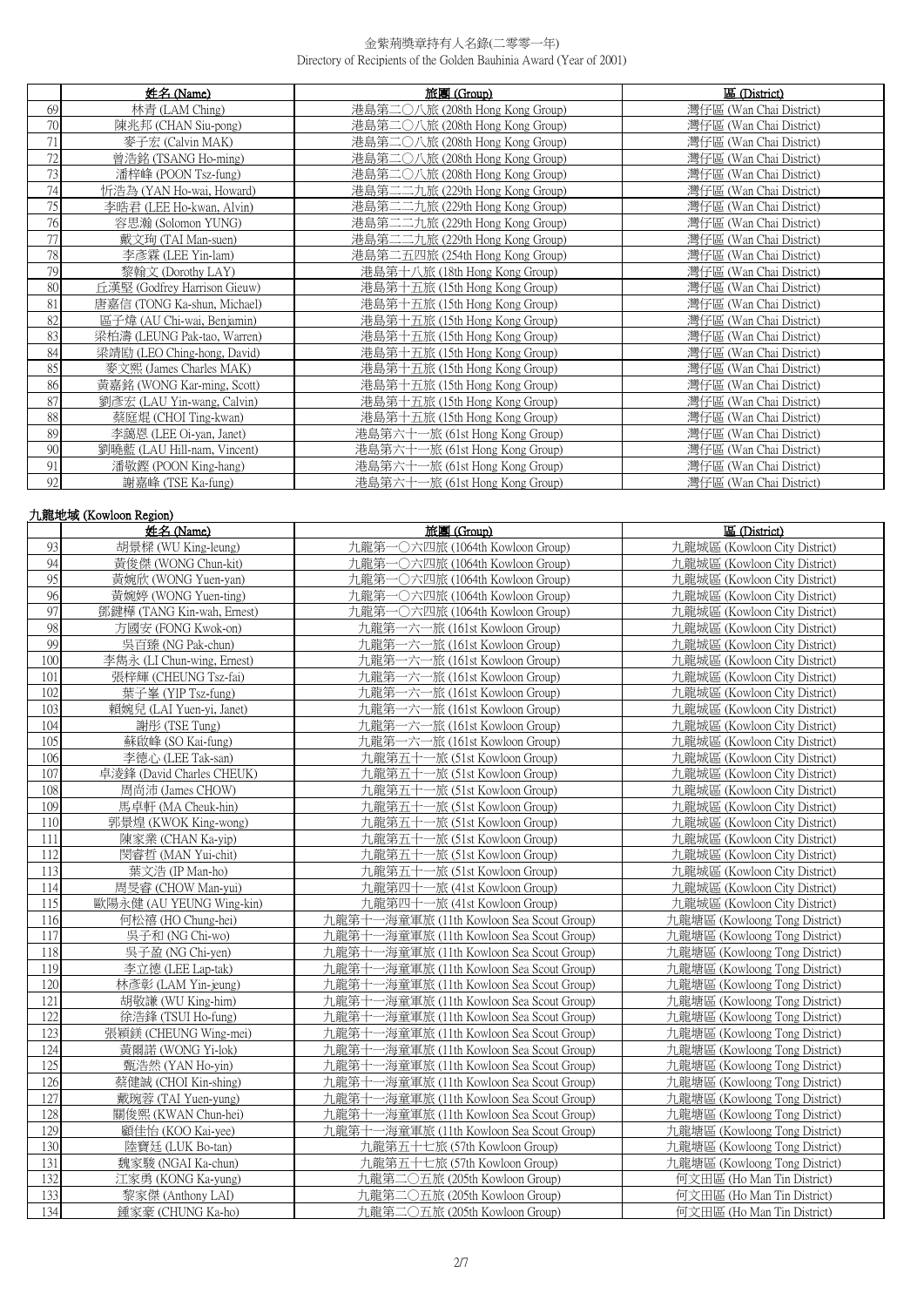|            | 姓名 (Name)                                                  | 旅團 (Group)                                                                           | 區 (District)                                                             |
|------------|------------------------------------------------------------|--------------------------------------------------------------------------------------|--------------------------------------------------------------------------|
| 135        | 蔡泓杰 (CHOY Wang-kit)                                        | 九龍第二海童軍旅 (2nd Kowloon Sea Scout Group)                                               | 何文田區 (Ho Man Tin District)                                               |
| 136        | 尹淑欣 (WAN Shuk-yan)                                         | 九龍第一三六旅 (136th Kowloon Group)                                                        | 旺角區 (Mong Kok District)                                                  |
| 137        | 王家浩 (WONG Ka-ho)                                           | 九龍第一三六旅 (136th Kowloon Group)                                                        | 旺角區 (Mong Kok District)                                                  |
| 138        | 伍迪文 (NG Tik-man)                                           | 九龍第一三六旅 (136th Kowloon Group)                                                        | 旺角區 (Mong Kok District)                                                  |
|            | 139<br>李明諾 (LI Ming-nok)<br>九龍第一三六旅 (136th Kowloon Group)  |                                                                                      | 旺角區 (Mong Kok District)                                                  |
|            | 140<br>沈紀賢 (SHUM Kei-yin)<br>九龍第一三六旅 (136th Kowloon Group) |                                                                                      | 旺角區 (Mong Kok District)                                                  |
| 141        | 洪俊傑 (HUNG Chun-kit)                                        | 九龍第一三六旅 (136th Kowloon Group)                                                        | 旺角區 (Mong Kok District)                                                  |
| 142        | 梁仲均 (LEUNG Chung-kwan)                                     | 九龍第一三六旅 (136th Kowloon Group)                                                        | 旺角區 (Mong Kok District)                                                  |
| 143        | 陳愷鈴 (CHAN Hoi-ling)                                        | 九龍第一三六旅 (136th Kowloon Group)                                                        | 旺角區 (Mong Kok District)                                                  |
| 144        | 楊裕民 (YEUNG Yu-man)                                         | 九龍第一三六旅 (136th Kowloon Group)                                                        | 旺角區 (Mong Kok District)                                                  |
| 145        | 劉偉中 (LAU Wai-chung)                                        | 九龍第一三六旅 (136th Kowloon Group)                                                        | 旺角區 (Mong Kok District)                                                  |
| 146<br>147 | 羅耀俊 (LAW Yiu-chun)<br>陳盛恩 (CHAN Shing-yan)                 | 九龍第一三六旅 (136th Kowloon Group)                                                        | 旺角區 (Mong Kok District)                                                  |
| 148        | 陳澤本 (Chepperine CHEN)                                      | 九龍第十旅 (10th Kowloon Group)<br>九龍第十旅 (10th Kowloon Group)                             | 旺角區 (Mong Kok District)<br>旺角區 (Mong Kok District)                       |
| 149        | 麥樂庭 (Macdonald Alexia Grace)                               | 九龍第十旅 (10th Kowloon Group)                                                           | 旺角區 (Mong Kok District)                                                  |
| 150        | 譚諾雯 (TAM Nok-man, Pinky)                                   | 九龍第十旅 (10th Kowloon Group)                                                           | 旺角區 (Mong Kok District)                                                  |
| 151        | 何卓賢 (HO Cheuk-yin)                                         | 九龍第二十一旅 (21st Kowloon Group)                                                         | 油尖區 (Yau Tsim District)                                                  |
| 152        | 沈卓翹 (SHUM Cheuk-kiu)                                       | 九龍第二十一旅 (21st Kowloon Group)                                                         | 油尖區 (Yau Tsim District)                                                  |
| 153        | 陳智鴻 (CHAN Chi-hung)                                        | 九龍第二十一旅 (21st Kowloon Group)                                                         | 油尖區 (Yau Tsim District)                                                  |
| 154        | 黃浩泓 (WONG Ho-wang)                                         | 九龍第二十一旅 (21st Kowloon Group)                                                         | 油尖區 (Yau Tsim District)                                                  |
| 155        | 楊釗 (YEUNG Chiu)                                            | 九龍第二十一旅 (21st Kowloon Group)                                                         | 油尖區 (Yau Tsim District)                                                  |
| 156        | 溫駿軒 (WAN Chun-hin)                                         | 九龍第二十一旅 (21st Kowloon Group)                                                         | 油尖區 (Yau Tsim District)                                                  |
| 157        | 鄭楚欣 (CHENG Cho-yan)                                        | 九龍第二十一旅 (21st Kowloon Group)                                                         | 油尖區 (Yau Tsim District)                                                  |
| 158        | 何家榮 (HO Ka-wing)                                           | 九龍第八十三旅 (83rd Kowloon Group)                                                         | 油尖區 (Yau Tsim District)                                                  |
| 159        | 梁祖澤 (LEUNG Cho-chark, Joe)                                 | 九龍第八十三旅 (83rd Kowloon Group)                                                         | 油尖區 (Yau Tsim District)                                                  |
| 160        | 梁康寧 (LEUNG Hong-ning)                                      | 九龍第八十三旅 (83rd Kowloon Group)                                                         | 油尖區 (Yau Tsim District)                                                  |
| 161        | 林樹華 (LAM Shu-wa)                                           | 九龍第十八旅 (18th Kowloon Group)                                                          | 油尖區 (Yau Tsim District)                                                  |
| 162        | 梁達鈞 (LEUNG Tat-kwan)                                       | 九龍第十八旅 (18th Kowloon Group)                                                          | 油尖區 (Yau Tsim District)                                                  |
| 163        | 梁銘恒 (LEUNG Ming-hang)                                      | 九龍第十八旅 (18th Kowloon Group)                                                          | 油尖區 (Yau Tsim District)                                                  |
| 164        | 黃永樑 (WONG Wing-leung)                                      | 九龍第十八旅 (18th Kowloon Group)                                                          | 油尖區 (Yau Tsim District)                                                  |
| 165        | 廖栢康 (LIAO Pak-hong)                                        | 九龍第十八旅 (18th Kowloon Group)                                                          | 油尖區 (Yau Tsim District)                                                  |
| 166        | 劉啟彥 (LAU Kai-yin)                                          | 九龍第十八旅 (18th Kowloon Group)                                                          | 油尖區 (Yau Tsim District)                                                  |
| 167        | 賴敬然 (LAI King-yin)                                         | 九龍第十八旅 (18th Kowloon Group)                                                          | 油尖區 (Yau Tsim District)                                                  |
| 168        | 霍力行 (FOK Lik-hang)                                         | 九龍第十八旅 (18th Kowloon Group)                                                          | 油尖區 (Yau Tsim District)                                                  |
| 169        | 羅潤霖 (LAW Yun-lam)                                          | 九龍第十八旅 (18th Kowloon Group)                                                          | 油尖區 (Yau Tsim District)                                                  |
| 170<br>171 | 李啟邦 (LEE Kai-pong)                                         | 九龍第十三海童軍旅 (13th Kowloon Sea Scout Group)                                             | 油尖區 (Yau Tsim District)                                                  |
| 172        | 車逸軒 (CHAIR Yat-hin)<br>馬鍵瑋 (MA Kin-wai)                    | 九龍第十三海童軍旅 (13th Kowloon Sea Scout Group)<br>九龍第十三海童軍旅 (13th Kowloon Sea Scout Group) | 油尖區 (Yau Tsim District)<br>油尖區 (Yau Tsim District)                       |
| 173        | 郭鎧瑋 (KWOK Hoi-wai)                                         | 九龍第十三海童軍旅 (13th Kowloon Sea Scout Group)                                             | 油尖區 (Yau Tsim District)                                                  |
| 174        | 曾俊穎 (TSANG Chun-wing)                                      | 九龍第十三海童軍旅 (13th Kowloon Sea Scout Group)                                             | 油尖區 (Yau Tsim District)                                                  |
| 175        | 黃曉彤 (WONG Hiu-tung)                                        | 九龍第十三海童軍旅 (13th Kowloon Sea Scout Group)                                             | 油尖區 (Yau Tsim District)                                                  |
| 176        | 劉小聰 (LAU Siu-chung)                                        | 九龍第十三海童軍旅 (13th Kowloon Sea Scout Group)                                             | 油尖區 (Yau Tsim District)                                                  |
| 177        | 霍立苡 (FOK Lap-yi)                                           | 九龍第十三海童軍旅 (13th Kowloon Sea Scout Group)                                             | 油尖區 (Yau Tsim District)                                                  |
| 178        | 聾子健 (KUNG Tsz-kin)                                         | 九龍第十三海童軍旅 (13th Kowloon Sea Scout Group)                                             | 油尖區 (Yau Tsim District)                                                  |
| 179        | 吳子軒 (NG Tsz-hin)                                           | 九龍第四十七旅 (47th Kowloon Group)                                                         | 油尖區 (Yau Tsim District)                                                  |
| 180        | 陳倩兒 (CHAN Sin-yi)                                          | 九龍第四十七旅 (47th Kowloon Group)                                                         | 油尖區 (Yau Tsim District)                                                  |
| 181        | 何喬欣 (HO Kiu-yen)                                           | 九龍第一五〇旅 (150th Kowloon Group)                                                        | 紅磡區 (Hung Hom District)                                                  |
| 182        | 梁瑞麟 (LEUNG Sui-lun)                                        | 九龍第一五〇旅 (150th Kowloon Group)                                                        | 紅磡區 (Hung Hom District)                                                  |
| 183        | 曾詠怡 (TSANG Wing-yi)                                        | 九龍第一五〇旅 (150th Kowloon Group)                                                        | 紅磡區 (Hung Hom District)                                                  |
| 184        | 劉海欣 (LAU Hoi-yan)                                          | 九龍第一五〇旅 (150th Kowloon Group)                                                        | 紅磡區 (Hung Hom District)                                                  |
| 185        | 陳家樂 (CHAN Ka-lok)                                          | 九龍第二五五旅 (255th Kowloon Group)                                                        | 深水埗西區 (Sham Shui Po West District)                                       |
| 186        | 鄧仲元 (TANG Chung-yuen)                                      | 九龍第二五五旅 (255th Kowloon Group)                                                        | 深水埗西區 (Sham Shui Po West District)                                       |
| 187        | 羅國偉 (LO Kwok-wai)                                          | 九龍第二五五旅 (255th Kowloon Group)                                                        | 深水埗西區 (Sham Shui Po West District)                                       |
| 188<br>189 | 陳苗琳 (CHAN Miu-lam)<br>葉家怡 (YIP Ka-yi)                      | 九龍第三十三旅 (33rd Kowloon Group)                                                         | 深水埗西區 (Sham Shui Po West District)<br>深水埗西區 (Sham Shui Po West District) |
| 190        | 王達皓 (WONG Tat-ho)                                          | 九龍第三十三旅 (33rd Kowloon Group)<br>九龍第五十四旅 (54th Kowloon Group)                         | 深水埗西區 (Sham Shui Po West District)                                       |
| 191        | 姚映庄 (YIU Ying-chong)                                       | 九龍第五十四旅 (54th Kowloon Group)                                                         | 深水埗西區 (Sham Shui Po West District)                                       |
| 192        | 姚惠珊 (YIU Wai-shan)                                         | 九龍第五十四旅 (54th Kowloon Group)                                                         | 深水埗西區 (Sham Shui Po West District)                                       |
| 193        | 麥穎嵐 (MAK Wing-Nam, Verna)                                  | 九龍第五十四旅 (54th Kowloon Group)                                                         | 深水埗西區 (Sham Shui Po West District)                                       |
| 194        | 彭志傑 (PANG Chi-kit)                                         | 九龍第五十四旅 (54th Kowloon Group)                                                         | 深水埗西區 (Sham Shui Po West District)                                       |
| 195        | 程俊華 (CHING Chun-wa)                                        | 九龍第五十四旅 (54th Kowloon Group)                                                         | 深水埗西區 (Sham Shui Po West District)                                       |
| 196        | 黃俊銘 (WONG Chun-ming)                                       | 九龍第五十四旅 (54th Kowloon Group)                                                         | 深水埗西區 (Sham Shui Po West District)                                       |
| 197        | 楊芷樺 (YEUNG Tsz-wa)                                         | 九龍第五十四旅 (54th Kowloon Group)                                                         | 深水埗西區 (Sham Shui Po West District)                                       |
| 198        | 顏金城 (NGAN Kam-shing)                                       | 九龍第五十四旅 (54th Kowloon Group)                                                         | 深水埗西區 (Sham Shui Po West District)                                       |
| 199        | 王君尉 (Katherine WONG)                                       | 九龍第六十二旅 (62nd Kowloon Group)                                                         | 深水埗東區 (Sham Shui Po East District)                                       |
| 200        | 何敏儀 (HO Man-yee)                                           | 九龍第六十二旅 (62nd Kowloon Group)                                                         | 深水埗東區 (Sham Shui Po East District)                                       |
| 201        | 周詠恩 (CHOW Wing-yan)                                        | 九龍第六十二旅 (62nd Kowloon Group)                                                         | 深水埗東區 (Sham Shui Po East District)                                       |
| 202        | 周詠婷 (CHOW Wing-ting)                                       | 九龍第六十二旅 (62nd Kowloon Group)                                                         | 深水埗東區 (Sham Shui Po East District)                                       |
| 203        | 梁百勤 (LEUNG Pak-kan)                                        | 九龍第六十二旅 (62nd Kowloon Group)                                                         | 深水埗東區 (Sham Shui Po East District)                                       |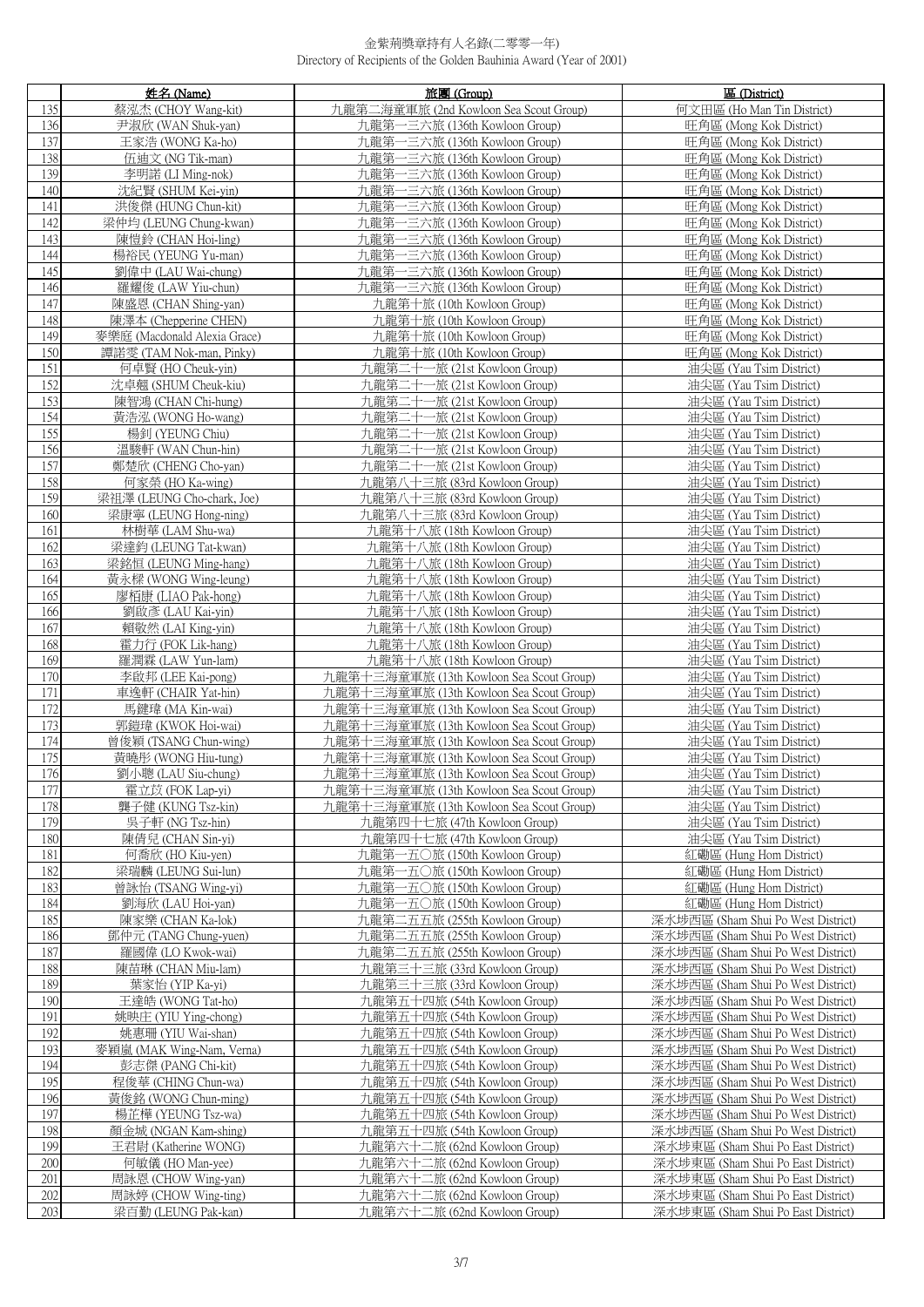|                  | 姓名 (Name)               | 旅團 (Group)                    | 區 (District)                       |
|------------------|-------------------------|-------------------------------|------------------------------------|
| 204              | 曾浩昌 (TSANG Ho-cheong)   | 九龍第六十二旅 (62nd Kowloon Group)  | 深水埗東區 (Sham Shui Po East District) |
| 205              | 鄭康苑 (CHENG Hong-yuen)   | 九龍第六十二旅 (62nd Kowloon Group)  | 深水埗東區 (Sham Shui Po East District) |
| 206              | 尹綽恩 (WAN Churk-yan)     | 九龍第二四九旅 (249th Kowloon Group) | 深旺區 (Sham Mong District)           |
| 207              | 何孟熙 (HO Mang-hee, Ross) | 九龍第二四九旅 (249th Kowloon Group) | 深旺區 (Sham Mong District)           |
| 208 <sub>1</sub> | 何斯樺 (Celeste HO)        | 九龍第二四九旅 (249th Kowloon Group) | 深旺區 (Sham Mong District)           |
| 209              | 李加晉 (LEE Ka-chun)       | 九龍第二四九旅 (249th Kowloon Group) | 深旺區 (Sham Mong District)           |
| 210              | 明嘉俊 (MING Ka-chun)      | 九龍第二四九旅 (249th Kowloon Group) | 深旺區 (Sham Mong District)           |
| 211              | 馬敬庭 (MA King-ting)      | 九龍第二四九旅 (249th Kowloon Group) | 深旺區 (Sham Mong District)           |
| 212              | 葉冠求 (IP Kwun-kau)       | 九龍第二四九旅 (249th Kowloon Group) | 深旺區 (Sham Mong District)           |
| 213 <sub>1</sub> | 葉鈞泰 (YIP Kwan-tai)      | 九龍第二四九旅 (249th Kowloon Group) | 深旺區 (Sham Mong District)           |

# 東九龍地域 (Kowloon East Region)

|     | 姓名 (Name)                  | 旅團 (Group)                               | 區 (District)                  |
|-----|----------------------------|------------------------------------------|-------------------------------|
| 214 | 朱肇宏 (CHU Siu-wang)         | 東九龍第-<br>一三八旅 (138th East Kowloon Group) | 九龍灣區 (Kowloon Bay District)   |
| 215 | 尹善誼 (WAN Sin-yee)          | 東九龍第一六五旅 (165th East Kowloon Group)      | 九龍灣區 (Kowloon Bay District)   |
| 216 | 吳綽橋 (NG Cheuk-kiu)         | 東九龍第一七三旅 (173rd East Kowloon Group)      | 西貢區 (Sai Kung District)       |
| 217 | 李澤銘 (LEE Chak-ming)        | 東九龍第一七三旅 (173rd East Kowloon Group)      | 西貢區 (Sai Kung District)       |
| 218 | 紀君霖 (KEI Kwan-lam)         | 東九龍第一七三旅 (173rd East Kowloon Group)      | 西貢區 (Sai Kung District)       |
| 219 | 區美茵 (AU Mei-yan)           | 東九龍第一七三旅 (173rd East Kowloon Group)      | 西貢區 (Sai Kung District)       |
| 220 | 彭思雅 (PANG Sze-nga)         | 東九龍第一七三旅 (173rd East Kowloon Group)      | 西貢區 (Sai Kung District)       |
| 221 | 黃泰堯 (WONG Tai-yiu)         | 東九龍第一七三旅 (173rd East Kowloon Group)      | 西貢區 (Sai Kung District)       |
| 222 | 郭熙賢 (KWOK Hei-yin)         | 東九龍第二八一旅 (281st East Kowloon Group)      | 西貢區 (Sai Kung District)       |
| 223 | 郭德榮 (KWOK Tak-wing)        | 東九龍第二八一旅 (281st East Kowloon Group)      | 西貢區 (Sai Kung District)       |
| 224 | 吳丹楓 (NG Tan-fung)          | 東九龍第二七八旅 (278th East Kowloon Group)      | 秀茂坪區 (Sau Mau Ping District)  |
| 225 | 李俊傑 (LI Chun-kit)          | 東九龍第二七八旅 (278th East Kowloon Group)      | 秀茂坪區 (Sau Mau Ping District)  |
| 226 | 李家樂 (LEE Ka-lok)           | 東九龍第二七八旅 (278th East Kowloon Group)      | 秀茂坪區 (Sau Mau Ping District)  |
| 227 | 陳建彰 (CHAN Kin-cheung)      | 東九龍第二七八旅 (278th East Kowloon Group)      | 秀茂坪區 (Sau Mau Ping District)  |
| 228 |                            | 東九龍第-                                    |                               |
|     | 廖嘉韻 (LIU Ka-wan)           |                                          | 將軍澳區 (Tseung Kwan O District) |
| 229 | 趙詩韻 (CHIU Sea-wze)         | 東九龍第-                                    | 將軍澳區 (Tseung Kwan O District) |
| 230 | 竇玉婷 (TAU Yuk-ting)         | 東九龍第-                                    | 將軍澳區 (Tseung Kwan O District) |
| 231 | 范俊彥 (FAN Chun-yin)         | 東九龍第五十五旅 (55th East Kowloon Group)       | 將軍澳區 (Tseung Kwan O District) |
| 232 | 梁家駿 (LEUNG Ka-chun)        | 東九龍第五十五旅 (55th East Kowloon Group)       | 將軍澳區 (Tseung Kwan O District) |
| 233 | 陳灝然 (CHAN Ho-yin)          | 東九龍第五十五旅 (55th East Kowloon Group)       | 將軍澳區 (Tseung Kwan O District) |
| 234 | 麥智榮 (MAK Chi-wing)         | 東九龍第五十五旅 (55th East Kowloon Group)       | 將軍澳區 (Tseung Kwan O District) |
| 235 | 楊欣瑜 (YEUNG Yan-yu)         | 東九龍第五十五旅 (55th East Kowloon Group)       | 將軍澳區 (Tseung Kwan O District) |
| 236 | 盧雪昕 (LO Suet-yan)          | 東九龍第五十五旅 (55th East Kowloon Group)       | 將軍澳區 (Tseung Kwan O District) |
| 237 | 邱詠湘 (YAU Wing-sheung)      | 東九龍第五旅 (5th East Kowloon Group)          | 將軍澳區 (Tseung Kwan O District) |
| 238 | 梁子熙 (LEUNG Tsz-hei, Gavin) | 東九龍第五旅 (5th East Kowloon Group)          | 將軍澳區 (Tseung Kwan O District) |
| 239 | 莫沛傑 (MOK Pui-kit)          | 東九龍第五旅 (5th East Kowloon Group)          | 將軍澳區 (Tseung Kwan O District) |
| 240 | 黃鎵兒 (WONG Ka-yi)           | 東九龍第五旅 (5th East Kowloon Group)          | 將軍澳區 (Tseung Kwan O District) |
| 241 | 潘堦錡 (POON Kai-kei)         | 東九龍第五旅 (5th East Kowloon Group)          | 將軍澳區 (Tseung Kwan O District) |
| 242 | 何志勤 (HO Chi-kan)           | 東九龍第九十五旅 (95th East Kowloon Group)       | 黃大仙區 (Wong Tai Sin District)  |
| 243 | 利冠峰 (LEE Koon-fung)        | 東九龍第九十五旅 (95th East Kowloon Group)       | 黃大仙區 (Wong Tai Sin District)  |
| 244 | 李嘉強 (LEE Ka-keung)         | 東九龍第九十五旅 (95th East Kowloon Group)       | 黃大仙區 (Wong Tai Sin District)  |
| 245 | 曾康然 (TSANG Hong-yin)       | 東九龍第九十五旅 (95th East Kowloon Group)       | 黃大仙區 (Wong Tai Sin District)  |
| 246 | 方嘉蔚 (FONG Ka-wai)          | 東九龍第二十旅 (20th East Kowloon Group)        | 黃大仙區 (Wong Tai Sin District)  |
| 247 | 王景希 (WONG King-hei)        | 東九龍第二十旅 (20th East Kowloon Group)        | 黃大仙區 (Wong Tai Sin District)  |
| 248 | 何嘉聖 (HO Ka-sing)           | 東九龍第二十旅 (20th East Kowloon Group)        | 黃大仙區 (Wong Tai Sin District)  |
| 249 | 唐甄 (TONG Yan)              | 東九龍第二十旅 (20th East Kowloon Group)        | 黃大仙區 (Wong Tai Sin District)  |
| 250 | 唐錦浩 (TONG Kam-ho)          | 東九龍第二十旅 (20th East Kowloon Group)        | 黃大仙區 (Wong Tai Sin District)  |
| 251 | 劉贊昇 (LAU Taus-sing)        | 東九龍第二十旅 (20th East Kowloon Group)        | 黃大仙區 (Wong Tai Sin District)  |
| 252 | 潘家欣 (POON Ka-yan)          | 東九龍第二十旅 (20th East Kowloon Group)        | 黃大仙區 (Wong Tai Sin District)  |
| 253 | 蘇日禾 (SO Yat-wo)            | 東九龍第二十旅 (20th East Kowloon Group)        | 黃大仙區 (Wong Tai Sin District)  |
| 254 | 陳子豐 (CHAN Tsz-fung)        | 東九龍第六十七旅 (67th East Kowloon Group)       | 黃大仙區 (Wong Tai Sin District)  |
| 255 | 孔家駒 (HUNG Ka-kui)          | 東九龍第九十八旅 (98th East Kowloon Group)       | 慈雲山區 (Tsz Wan Shan District)  |
| 256 | 孔繁栩 (HUNG Fan-hui)         | 東九龍第九十八旅 (98th East Kowloon Group)       | 慈雲山區 (Tsz Wan Shan District)  |
| 257 | 陳展朗 (CHAN Chin-long)       | 東九龍第九十八旅 (98th East Kowloon Group)       | 慈雲山區 (Tsz Wan Shan District)  |
| 258 | 陳駿賢 (CHAN Chun-yin)        | 東九龍第九十八旅 (98th East Kowloon Group)       | 慈雲山區 (Tsz Wan Shan District)  |
| 259 | 曾德智 (TSANG Tak-chi)        | 東九龍第九十八旅 (98th East Kowloon Group)       | 慈雲山區 (Tsz Wan Shan District)  |
| 260 | 張雲基 (CHEUNG Wan-kei)       | 東九龍第一九五旅 (195th East Kowloon Group)      | 鯉魚門區 (Lei Yue Mun District)   |
| 261 | 張漢林 (CHEUNG Hon-lam)       | 東九龍第一九五旅 (195th East Kowloon Group)      | 鯉魚門區 (Lei Yue Mun District)   |
| 262 | 黃銘豐 (WONG Ming-fung)       | 東九龍第一九五旅 (195th East Kowloon Group)      | 鯉魚門區 (Lei Yue Mun District)   |
| 263 | 鍾梓健 (CHUNG Tsz-kin)        | 東九龍第一九五旅 (195th East Kowloon Group)      | 鯉魚門區 (Lei Yue Mun District)   |
| 264 | 呂嘉豪 (LUI Ka-ho)            | 東九龍第十旅 (10th East Kowloon Group)         | 鯉魚門區 (Lei Yue Mun District)   |
| 265 | 周震匡 (CHOW Chun-hong)       | 東九龍第十旅 (10th East Kowloon Group)         | 鯉魚門區 (Lei Yue Mun District)   |
| 266 | 林俊健 (LAM Chun-kin)         | 東九龍第十旅 (10th East Kowloon Group)         | 鯉魚門區 (Lei Yue Mun District)   |
| 267 | 曾鑒深 (TSANG Kam-sun)        | 東九龍第十旅 (10th East Kowloon Group)         | 鯉魚門區 (Lei Yue Mun District)   |
| 268 | 羅明思 (LO Ming-sze)          | 東九龍第十旅 (10th East Kowloon Group)         | 鯉魚門區 (Lei Yue Mun District)   |
| 269 | 杜婷 (TO Ting)               | 東九龍第五十二旅 (52nd East Kowloon Group)       | 鯉魚門區 (Lei Yue Mun District)   |
|     |                            |                                          |                               |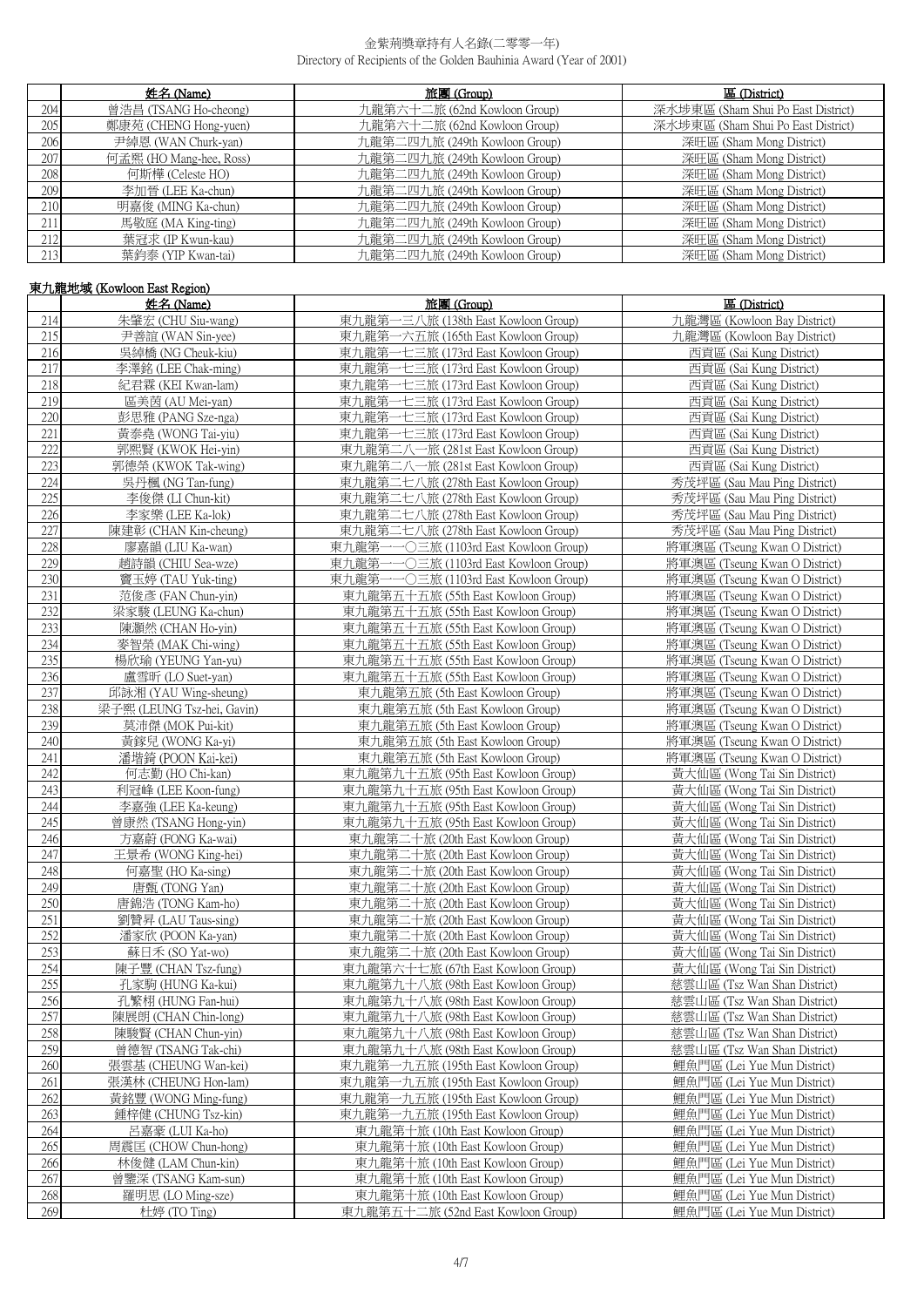|     | 姓名 (Name)            | 旅團 (Group)                          | 區 (District)                |
|-----|----------------------|-------------------------------------|-----------------------------|
| 270 | 馬瑋遜 (MA Wa-shun)     | 東九龍第五十二旅 (52nd East Kowloon Group)  | 鯉魚門區 (Lei Yue Mun District) |
| 271 | 梁康雯 (LEUNG Hong-man) | 東九龍第五十二旅 (52nd East Kowloon Group)  | 鯉魚門區 (Lei Yue Mun District) |
| 272 | 梁詠芯 (LEUNG Wing-sum) | 東九龍第五十二旅 (52nd East Kowloon Group)  | 鯉魚門區 (Lei Yue Mun District) |
| 273 | 陳肇朗 (CHAN Siu-long)  | 東九龍第五十二旅 (52nd East Kowloon Group)  | 鯉魚門區 (Lei Yue Mun District) |
| 274 | 謝雲妮 (TSE Wan-ni)     | 東九龍第五十二旅 (52nd East Kowloon Group)  | 鯉魚門區 (Lei Yue Mun District) |
| 275 | 張昱棓 (CHEUNG Yuk-pui) | 東九龍第四十旅 (40th East Kowloon Group)   | 鯉魚門區 (Lei Yue Mun District) |
| 276 | 文祖賢 (MAN Cho-yin)    | 東九龍第一八二旅 (182nd East Kowloon Group) | 觀塘區 (Kwun Tong District)    |
| 277 | 何家穎 (HO Ka-wing)     | 東九龍第一八二旅 (182nd East Kowloon Group) | 觀塘區 (Kwun Tong District)    |
| 278 | 吳嘉敏 (NG Ka-man)      | 東九龍第一八二旅 (182nd East Kowloon Group) | 觀塘區 (Kwun Tong District)    |
| 279 | 范文樂 (FAN Man-lok)    | 東九龍第一八二旅 (182nd East Kowloon Group) | 觀塘區 (Kwun Tong District)    |
| 280 | 黃沛豪 (WONG Pui-ho)    | 東九龍第一八二旅 (182nd East Kowloon Group) | 觀塘區 (Kwun Tong District)    |
| 281 | 趙錦池 (CHIU Kam-chi)   | 東九龍第一八二旅 (182nd East Kowloon Group) | 觀塘區 (Kwun Tong District)    |
| 282 | 謝國鋒 (TSE Kwok-fung)  | 東九龍第一八二旅 (182nd East Kowloon Group) | 觀塘區 (Kwun Tong District)    |
| 283 | 簡浩德 (KAN Ho-tak)     | 東九龍第一八二旅 (182nd East Kowloon Group) | 觀塘區 (Kwun Tong District)    |
| 284 | 譚焯昇 (TAM Cheuk-sing) | 東九龍第一八二旅 (182nd East Kowloon Group) | 觀塘區 (Kwun Tong District)    |
| 285 | 蘇欣 (SO Yan)          | 東九龍第一八二旅 (182nd East Kowloon Group) | 觀塘區 (Kwun Tong District)    |
| 286 | 何梓彤 (HO Tsz-tung)    | 東九龍第十五旅 (15th East Kowloon Group)   | 觀塘區 (Kwun Tong District)    |
| 287 | 何紹瑜 (HO Siu-yu)      | 東九龍第十五旅 (15th East Kowloon Group)   | 觀塘區 (Kwun Tong District)    |
| 288 | 梁適姿 (LEUNG Sik-chi)  | 東九龍第十五旅 (15th East Kowloon Group)   | 觀塘區 (Kwun Tong District)    |
| 289 | 鄭雅婷 (CHENG Nga-ting) | 東九龍第十五旅 (15th East Kowloon Group)   | 觀塘區 (Kwun Tong District)    |

|     | 新界地域 (New Territories Region) |                                      |                                |
|-----|-------------------------------|--------------------------------------|--------------------------------|
|     | 姓名 (Name)                     | 旅團 (Group)                           | 區 (District)                   |
| 290 | 刁曼華 (TIU Man-wa)              | 元朗西第七旅 (7th Yuen Long West Group)    | 元朗西區 (Yuen Long West District) |
| 291 | 李曉樺 (LEE Hiu-wa)              | 元朗西第七旅 (7th Yuen Long West Group)    | 元朗西區 (Yuen Long West District) |
| 292 | 周嘉南 (CHAU Ka-nam)             | 元朗西第七旅 (7th Yuen Long West Group)    | 元朗西區 (Yuen Long West District) |
| 293 | 張仲珩 (CHEUNG Chung-hang)       | 元朗西第七旅 (7th Yuen Long West Group)    | 元朗西區 (Yuen Long West District) |
| 294 | 張敏莉 (CHEUNG Man-lee)          | 元朗西第七旅 (7th Yuen Long West Group)    | 元朗西區 (Yuen Long West District) |
| 295 | 梁業斌 (LEUNG Yip-bun)           | 元朗西第七旅 (7th Yuen Long West Group)    | 元朗西區 (Yuen Long West District) |
| 296 | 許妤茵 (HUI Yu-yan)              | 元朗西第七旅 (7th Yuen Long West Group)    | 元朗西區 (Yuen Long West District) |
| 297 | 許明淵 (HUI Ming-yuen)           | 元朗西第七旅 (7th Yuen Long West Group)    | 元朗西區 (Yuen Long West District) |
| 298 | 黃衍菁 (WONG Hin-ching)          | 元朗西第七旅 (7th Yuen Long West Group)    | 元朗西區 (Yuen Long West District) |
| 299 | 黃浚承 (WONG Chun-shing)         | 元朗西第七旅 (7th Yuen Long West Group)    | 元朗西區 (Yuen Long West District) |
| 300 | 黃國深 (WONG Kwok-sum)           | 元朗西第七旅 (7th Yuen Long West Group)    | 元朗西區 (Yuen Long West District) |
| 301 | 劉昕 (LAU Yan)                  | 元朗西第七旅 (7th Yuen Long West Group)    | 元朗西區 (Yuen Long West District) |
| 302 | 劉鵬樂 (LAU Pang-lok)            | 元朗西第七旅 (7th Yuen Long West Group)    | 元朗西區 (Yuen Long West District) |
| 303 | 鄧子樂 (TANG Tsz-lok)            | 元朗西第七旅 (7th Yuen Long West Group)    | 元朗西區 (Yuen Long West District) |
| 304 | 蘇祖妍 (SO Cho-vin)              | 元朗西第七旅 (7th Yuen Long West Group)    | 元朗西區 (Yuen Long West District) |
| 305 | 王嘉穎 (WONG Ka-wing)            | 元朗西第二十四旅 (24th Yuen Long West Group) | 元朗西區 (Yuen Long West District) |
| 306 | 何幗儀 (HO Kwok-yee)             | 元朗西第二十四旅 (24th Yuen Long West Group) | 元朗西區 (Yuen Long West District) |
| 307 | 何樂汶 (HO Lok-man)              | 元朗西第二十四旅 (24th Yuen Long West Group) | 元朗西區 (Yuen Long West District) |
| 308 | 吳雲蓉 (NG Wan-yung)             | 元朗西第二十四旅 (24th Yuen Long West Group) | 元朗西區 (Yuen Long West District) |
| 309 | 李耀康 (LEE Yiu-hong)            | 元朗西第二十四旅 (24th Yuen Long West Group) | 元朗西區 (Yuen Long West District) |
| 310 | 阮凱琳 (YUEN Hoi-lam, Helen)     | 元朗西第二十四旅 (24th Yuen Long West Group) | 元朗西區 (Yuen Long West District) |
| 311 | 林婉雯 (LAM Yuen-man)            | 元朗西第二十四旅 (24th Yuen Long West Group) | 元朗西區 (Yuen Long West District) |
| 312 | 林詩雅 (LAM Sze-nga)             | 元朗西第二十四旅 (24th Yuen Long West Group) | 元朗西區 (Yuen Long West District) |
| 313 | 洪健樂 (HUNG Kin-lok)            | 元朗西第二十四旅 (24th Yuen Long West Group) | 元朗西區 (Yuen Long West District) |
| 314 | 胡琬珊 (WU Yuen-shan)            | 元朗西第二十四旅 (24th Yuen Long West Group) | 元朗西區 (Yuen Long West District) |
| 315 | 張立豪 (CHEUNG Lap-ho)           | 元朗西第二十四旅 (24th Yuen Long West Group) | 元朗西區 (Yuen Long West District) |
| 316 | 莫文熙 (MOK Man-hei)             | 元朗西第二十四旅 (24th Yuen Long West Group) | 元朗西區 (Yuen Long West District) |
| 317 | 黃國灝 (WONG Kwok-ho)            | 元朗西第二十四旅 (24th Yuen Long West Group) | 元朗西區 (Yuen Long West District) |
| 318 | 葉沛聰 (YIP Pui-chung)           | 元朗西第二十四旅 (24th Yuen Long West Group) | 元朗西區 (Yuen Long West District) |
| 319 | 翟穎心 (CHAK Wing-sam)           | 元朗西第二十四旅 (24th Yuen Long West Group) | 元朗西區 (Yuen Long West District) |
| 320 | 羅樂庭 (LO Lok-ting)             | 元朗西第二十四旅 (24th Yuen Long West Group) | 元朗西區 (Yuen Long West District) |
| 321 | 林至聰 (LAM Chi-chung)           | 元朗西第十五旅 (15th Yuen Long West Group)  | 元朗西區 (Yuen Long West District) |
| 322 | 陳連興 (CHAN Lin-hing)           | 元朗西第十五旅 (15th Yuen Long West Group)  | 元朗西區 (Yuen Long West District) |
| 323 | 譚梓喬 (TAM Tsz-kiu)             | 元朗西第十五旅 (15th Yuen Long West Group)  | 元朗西區 (Yuen Long West District) |
| 324 | 陳衍雅 (CHAN Hin-nga)            | 元朗西第十四旅 (14th Yuen Long West Group)  | 元朗西區 (Yuen Long West District) |
| 325 | 黃潔愉 (WONG Kit-yu)             | 元朗西第十四旅 (14th Yuen Long West Group)  | 元朗西區 (Yuen Long West District) |
| 326 | 謝栢恩 (TSE Pak-yan)             | 元朗西第十四旅 (14th Yuen Long West Group)  | 元朗西區 (Yuen Long West District) |
| 327 | 區兆賢 (AU Siu-yin)              | 元朗西第五十二旅 (52nd Yuen Long West Group) | 元朗西區 (Yuen Long West District) |
| 328 | 許倩菁 (HUI Sinn-ching)          | 元朗西第五十二旅 (52nd Yuen Long West Group) | 元朗西區 (Yuen Long West District) |
| 329 | 李俊賢 (LI Chun-yin)             | 元朗西第四十二旅 (42nd Yuen Long West Group) | 元朗西區 (Yuen Long West District) |
| 330 | 李曉瑩 (LEE Hiu-ying)            | 元朗西第四十二旅 (42nd Yuen Long West Group) | 元朗西區 (Yuen Long West District) |
| 331 | 陳文樂 (CHAN Man-lok)            | 元朗西第四十二旅 (42nd Yuen Long West Group) | 元朗西區 (Yuen Long West District) |
| 332 | 陳淑瑩 (CHAN Shuk-ying)          | 元朗西第四十二旅 (42nd Yuen Long West Group) | 元朗西區 (Yuen Long West District) |
| 333 | 歐陽文健 (AU YEUNG Man-kin)       | 元朗西第四十二旅 (42nd Yuen Long West Group) | 元朗西區 (Yuen Long West District) |
| 334 | 蕭景霖 (SIU King-lam)            | 元朗西第四十二旅 (42nd Yuen Long West Group) | 元朗西區 (Yuen Long West District) |
| 335 | 封浚霖 (FUNG Tsun-lam)           | 元朗西第四十六旅 (46th Yuen Long West Group) | 元朗西區 (Yuen Long West District) |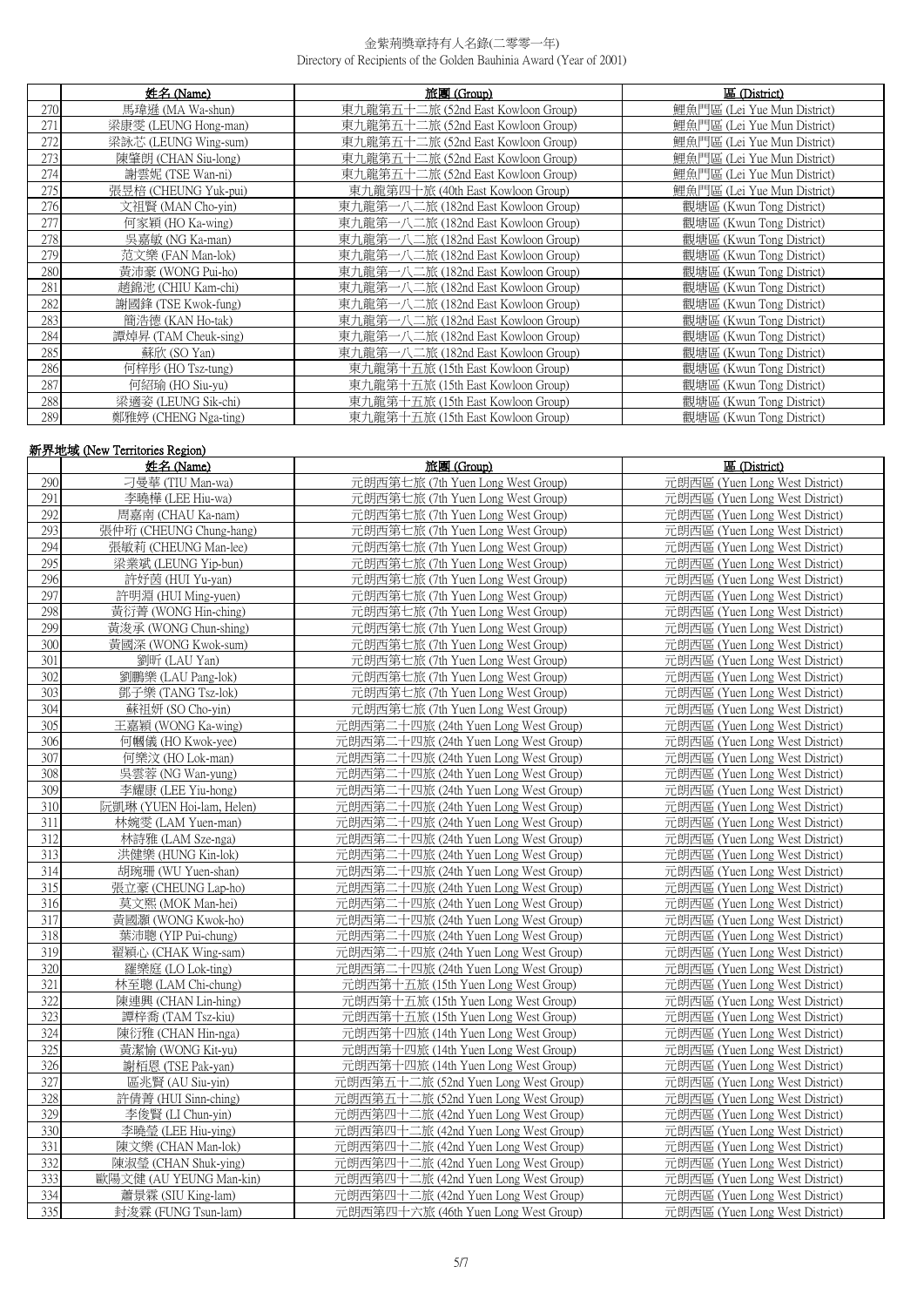|            | 姓名 (Name)                                     | 旅團 (Group)                                                 | 區 (District)                                         |
|------------|-----------------------------------------------|------------------------------------------------------------|------------------------------------------------------|
| 336        | 梁駿希 (LEONG Chun-hei)                          | 元朗西第四十六旅 (46th Yuen Long West Group)                       | 元朗西區 (Yuen Long West District)                       |
| 337        | 古家欣 (KOO Ka-yan)                              | 屯門西第二十一旅 (21st Tuen Mun West Group)                        | 屯門西區 (Tuen Mun West District)                        |
| 338        | 伍卓珩 (NG Cheuk-hang)                           | 屯門西第二十一旅 (21st Tuen Mun West Group)                        | 屯門西區 (Tuen Mun West District)                        |
| 339        | 李朗軒 (LEE Long-hin)                            | 屯門西第二十一旅 (21st Tuen Mun West Group)                        | 屯門西區 (Tuen Mun West District)                        |
| 340        | 李梓峰 (LEE Tsz-fung)                            | 屯門西第二十一旅 (21st Tuen Mun West Group)                        | 屯門西區 (Tuen Mun West District)                        |
| 341        | 李樂恒 (LI Lok-hang)                             | 屯門西第二十一旅 (21st Tuen Mun West Group)                        | 屯門西區 (Tuen Mun West District)                        |
| 342        | 黃永健 (WONG Wing-kin)                           | 屯門西第二十一旅 (21st Tuen Mun West Group)                        | 屯門西區 (Tuen Mun West District)                        |
| 343        | 莊浩揚 (CHONG Ho-yeung)                          | 屯門東第二十七旅 (27th Tuen Mun East Group)                        | 屯門東區 (Tuen Mun East District)                        |
| 344        | 李振業 (LEE Chun-yip)                            | 屯門東第四十一旅 (41st Tuen Mun East Group)                        | 屯門東區 (Tuen Mun East District)                        |
| 345        | 陳霆康 (CHAN Ting-hong)                          | 屯門東第四十一旅 (41st Tuen Mun East Group)                        | 屯門東區 (Tuen Mun East District)                        |
| 346        | 黎穎怡 (LAI Wing-vi)                             | 屯門東第四十一旅 (41st Tuen Mun East Group)                        | 屯門東區 (Tuen Mun East District)                        |
| 347        | 林國威 (LAM Kwok-wai)                            | 北葵涌第十旅 (10th North Kwai Chung Group)                       | 北葵涌區 (North Kwai Chung District)                     |
| 348        | 楊國豪 (YEUNG Kwok-ho)                           | 北葵涌第十旅 (10th North Kwai Chung Group)                       | 北葵涌區 (North Kwai Chung District)                     |
| 349        | 李文軒 (LI Man-hin)                              | 青衣第二十二旅 (22nd Tsing Yi Group)                              | 青衣區 (Tsing Yi District)                              |
| 350        | 林岐峯 (LAM Ki-fung)                             | 青衣第二十二旅 (22nd Tsing Yi Group)                              | 青衣區 (Tsing Yi District)                              |
| 351        | 梁健倫 (LEUNG Kin-lun)                           | 青衣第二十二旅 (22nd Tsing Yi Group)                              | 青衣區 (Tsing Yi District)                              |
| 352        | 梁肇東 (LEUNG Siu-tung)                          | 青衣第二十二旅 (22nd Tsing Yi Group)                              | 青衣區 (Tsing Yi District)                              |
| 353        | 盧曉傑 (LO Hiu-kit)                              | 青衣第二十二旅 (22nd Tsing Yi Group)                              | 青衣區 (Tsing Yi District)                              |
| 354        | 麥綺娜 (MAK Yee-na)                              | 青衣第二十六旅 (26th Tsing Yi Group)                              | 青衣區 (Tsing Yi District)                              |
| 355        | 朱浩言 (CHU Ho-yin)                              | 青衣第三十旅 (30th Tsing Yi Group)                               | 青衣區 (Tsing Yi District)                              |
| 356        | 梁曉彤 (LEUNG Hiu-tung)                          | 青衣第三十旅 (30th Tsing Yi Group)                               | 青衣區 (Tsing Yi District)                              |
| 357        | 黃棨怡 (WONG Kai-yee)                            | 青衣第三十旅 (30th Tsing Yi Group)                               | 青衣區 (Tsing Yi District)                              |
| 358        | 陳嘉恩 (CHAN Ka-yan)                             | 南葵涌第一旅 (1st South Kwai Chung Group)                        | 南葵涌區 (South Kwai Chung District)                     |
| 359        | 黃楚琳 (WONG Cho-lam)                            | 南葵涌第一旅 (1st South Kwai Chung Group)                        | 南葵涌區 (South Kwai Chung District)                     |
| 360        | 谷俊文 (KUK Chun-man)                            | 荃灣第九旅 (9th Tsuen Wan Group)                                | 荃灣區 (Tsuen Wan District)                             |
| 361<br>362 | 張曉峯 (CHEUNG Hiu-fung)<br>盛仲韜 (SHING Chung-to) | 荃灣第九旅 (9th Tsuen Wan Group)<br>荃灣第九旅 (9th Tsuen Wan Group) | 荃灣區 (Tsuen Wan District)<br>荃灣區 (Tsuen Wan District) |
| 363        | 黃安立 (WONG On-lap)                             | 荃灣第九旅 (9th Tsuen Wan Group)                                | 荃灣區 (Tsuen Wan District)                             |
| 364        | 黎子丰 (LAI Tsz-fung)                            | 荃灣第九旅 (9th Tsuen Wan Group)                                | 荃灣區 (Tsuen Wan District)                             |
| 365        | 王楚雯 (WONG Chor-man)                           | 荃灣第二十八旅 (28th Tsuen Wan Group)                             | 荃灣區 (Tsuen Wan District)                             |
| 366        | 周凱淇 (CHOW Hoi-ki)                             | 荃灣第二十八旅 (28th Tsuen Wan Group)                             | 荃灣區 (Tsuen Wan District)                             |
| 367        | 郭逸豪 (KWOK Yat-ho)                             | 荃灣第二十八旅 (28th Tsuen Wan Group)                             | 荃灣區 (Tsuen Wan District)                             |
| 368        | 鄭文軒 (CHENG Man-hin)                           | 荃灣第二十八旅 (28th Tsuen Wan Group)                             | 荃灣區 (Tsuen Wan District)                             |
| 369        | 簡文軒 (KAN Man-hin)                             | 荃灣第二十八旅 (28th Tsuen Wan Group)                             | 荃灣區 (Tsuen Wan District)                             |
| 370        | 蘇卓欣 (SO Cheuk-yan)                            | 荃灣第二十八旅 (28th Tsuen Wan Group)                             | 荃灣區 (Tsuen Wan District)                             |
| 371        | 吳芷蔚 (NG Tsz-wai)                              | 荃灣第八旅 (8th Tsuen Wan Group)                                | 荃灣區 (Tsuen Wan District)                             |
| 372        | 蔣穎珊 (CHEUNG Wing-shan)                        | 荃灣第八旅 (8th Tsuen Wan Group)                                | 荃灣區 (Tsuen Wan District)                             |
| 373        | 何零玲 (HO Man-ling)                             | 荃灣第三十一旅 (31st Tsuen Wan Group)                             | 荃灣區 (Tsuen Wan District)                             |
| 374        | 林朗儀 (LAM Long-yee)                            | 荃灣第三十一旅 (31st Tsuen Wan Group)                             | 荃灣區 (Tsuen Wan District)                             |
| 375        | 關凱兒 (KWAN Hoi-yi)                             | 荃灣第三十一旅 (31st Tsuen Wan Group)                             | 荃灣區 (Tsuen Wan District)                             |
| 376        | 葉穎恩 (IP Wing-yan)                             | 荃灣第三旅 (3rd Tsuen Wan Group)                                | 荃灣區 (Tsuen Wan District)                             |
| 377        | 李彥鋒 (LEE Yin-fung)                            | 荃灣第四十六旅 (46th Tsuen Wan Group)                             | 荃灣區 (Tsuen Wan District)                             |
| 378<br>379 | 劉子誠 (LAU Tsz-shing)<br>何卓鳴 (HO Cheuk-ming)    | 荃灣第四十六旅 (46th Tsuen Wan Group)<br>北區第七旅 (7th North Group)  | 荃灣區 (Tsuen Wan District)                             |
| 380        | 梁國東 (LEUNG Kwok-dong)                         | 北區第七旅 (7th North Group)                                    | 壁峰區 (Pik Fung District)<br>壁峰區 (Pik Fung District)   |
| 381        | 郭家豪 (KWOK Ka-ho)                              | 北區第七旅 (7th North Group)                                    | 壁峰區 (Pik Fung District)                              |
| 382        | 黃柏榮 (WONG Pak-wing)                           | 北區第七旅 (7th North Group)                                    | 壁峰區 (Pik Fung District)                              |
| 383        | 葉詠霖 (YIP Wing-lam)                            | 北區第七旅 (7th North Group)                                    | 壁峰區 (Pik Fung District)                              |
| 384        | 黎穎珊 (LAI Wing-shan)                           | 北區第七旅 (7th North Group)                                    | 壁峰區 (Pik Fung District)                              |
| 385        | 張凱傑 (CHEUNG Hoi-kit)                          | 北區第十四旅 (14th North Group)                                  | 壁峰區 (Pik Fung District)                              |
| 386        | 鄧偉強 (TANG Wai-keung)                          | 北區第十四旅 (14th North Group)                                  | 壁峰區 (Pik Fung District)                              |
| 387        | 冼雪瑩 (SIN Suet-ying)                           | 離島區第一海童軍旅 (1st Islands Sea Scout Group)                    | 離島區 (Island District)                                |
| 388        | 黃斯琪 (WONG Sze-kei)                            | 離島區第一海童軍旅 (1st Islands Sea Scout Group)                    | 離島區 (Island District)                                |
| 389        | 羅浩怡 (LO Ho-yi)                                | 離島區第一海童軍旅 (1st Islands Sea Scout Group)                    | 離島區 (Island District)                                |
| 390        | 張子軒 (CHEUNG Tsz-hin)                          | 離島區第十八旅 (18th Islands Group)                               | 離島區 (Island District)                                |
| 391        | 蔡開榮 (CIOH Hoi-wing)                           | 離島區第十八旅 (18th Islands Group)                               | 離島區 (Island District)                                |
| 392        | 馮浩文 (FUNG Ho-man)                             | 離島區第四旅 (4th Islands Group)                                 | 離島區 (Island District)                                |

# 新界東地域 (New Territories East Region)

|     | 姓名 (Name)             | 旅團 (Group)                        | 區 (District)                 |
|-----|-----------------------|-----------------------------------|------------------------------|
| 393 | 窜恩怡 (NING Yan-yee)    | 大埔第二旅 (2nd Tai Po Group)          | 大埔南區 (Tai Po South District) |
| 394 | 廖栢成 (LIU Pak-shing)   | 大埔第二旅 (2nd Tai Po Group)          | 大埔南區 (Tai Po South District) |
| 395 | 譚慧妍 (TAM Wai-yin)     | 大埔第二旅 (2nd Tai Po Group)          | 大埔南區 (Tai Po South District) |
| 396 | 何霆峰 (HO Ting-fung)    | 沙田西第二十四旅 (24th Shatin West Group) | 沙田西區 (Shatin West District)  |
| 397 | 婁聖軻 (LAU Shing-or)    | 沙田西第二十四旅 (24th Shatin West Group) | 沙田西區 (Shatin West District)  |
| 398 | 陳家傑 (CHAN Ka-kit)     | 沙田西第二十四旅 (24th Shatin West Group) | 沙田西區 (Shatin West District)  |
| 399 | 詹凱勳 (TSIM Hoi-fun)    | 沙田西第二十四旅 (24th Shatin West Group) | 沙田西區 (Shatin West District)  |
| 400 | 施健達 (SZE Kin-tat)     | 沙田西第十旅 (10th Shatin West Group)   | 沙田西區 (Shatin West District)  |
| 401 | 張勻榜 (CHEUNG Wan-bond) | 沙田西第十旅 (10th Shatin West Group)   | 沙田西區 (Shatin West District)  |